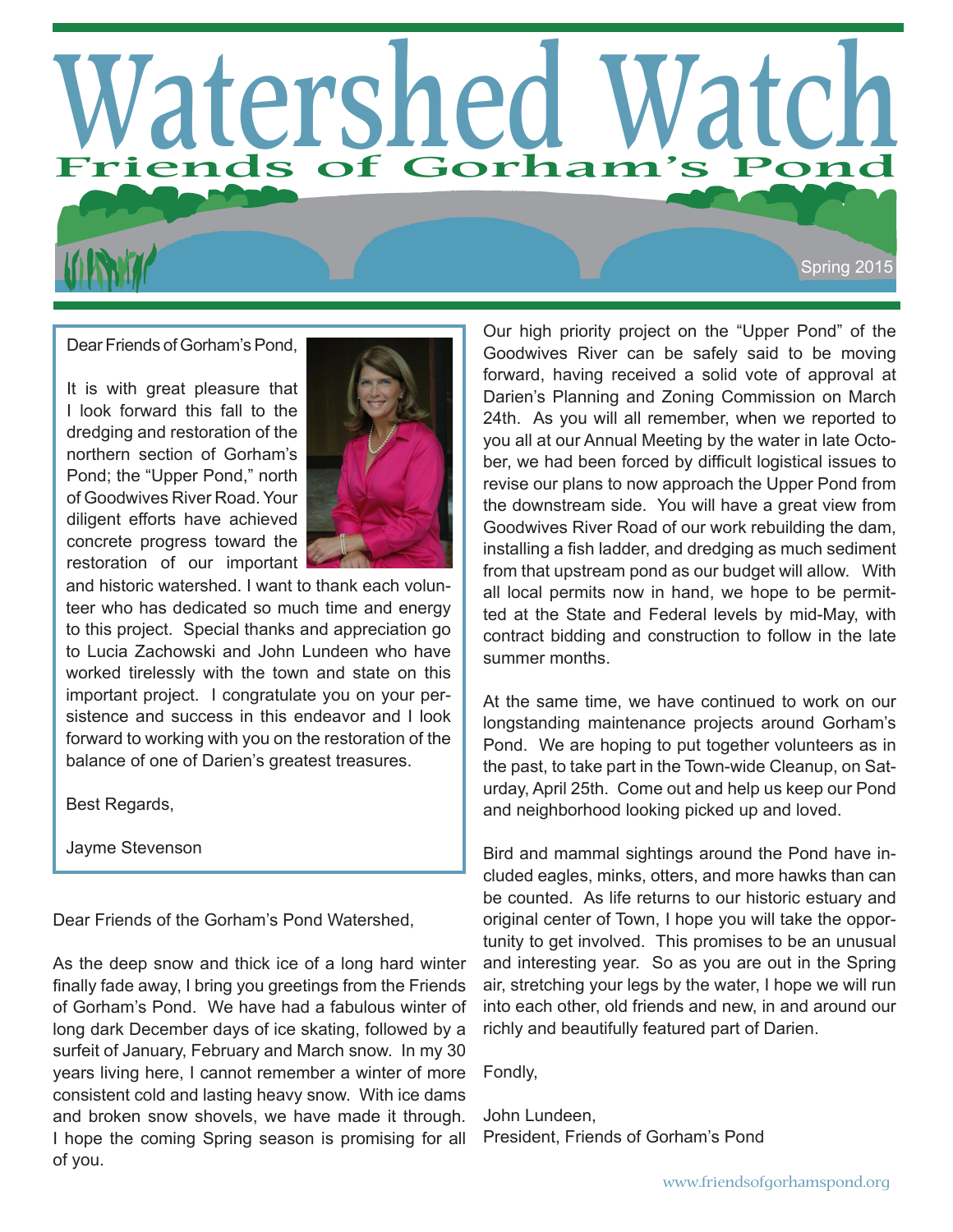Dear Friends,

Amidst the gloom of yet another snow, sleet, ice event, I looked out our back windows recently and viewed the pristine beauty of Gorham's Pond. The snow lies on the frozen pond, with tiny paw prints of animals that have traversed the surface.

Yet in that peaceful scene, this winter there has been something we have not seen before. Even in the coldest weather of a cold winter, there was a tidal flow visible. At first, I feared something was leaking into the pond. Board of Works checked and confirmed that there were no leaks. Then, we realized it was the result of silt build-up that had caused the water to be mixed into a mud. This muck was not freezing; it still oozed with the tides.

Our section of Gorham Pond, used to be much deeper. A recent survey suggested it was up to 6' to 8' deep. Where kayaks and skulls used to go by our house and we used to walk on solid ice in times of a freeze, there are now islands of accumulated silt and very shallow muddy water. When we moved here, less than 10 years ago, the silt islands did not exist. This shallow, muddy water apparently can

no longer freeze. How long will it take for this area of Gorham's Pond to fill in, stopping the tidal flow and destroying the beautiful waterway ecosystem. If islands of silt turn to land mass that fills in the waterway, will we still see the egrets, herons, cormorants, swans, the little ducklings and geese? Or will they leave once their fish diet can no longer swim up the pond?

I can't think of that right now. It is too sad a thought. Right now, I am looking forward to spring and the wonderful delights that Gorham Pond still has to offer. What new nature treats will we see this year? **\_\_\_\_\_\_\_\_\_\_\_\_\_\_\_\_\_\_\_\_\_\_\_\_\_\_\_\_\_\_\_\_\_\_\_\_\_\_**

Your Neighbor, Jeff Marston

**\_\_\_\_\_\_\_\_\_\_\_\_\_\_\_\_\_\_\_\_\_\_\_\_**

#### **Goodwives River? Where Did This Name Come From?**

Another name of interest to Friends of Gorham's Pond is Goodwives River. The Goodwives River was originally called Pine Brook and the road was Bell Avenue. The reason for the name change is a mystery. Interestingly, no other street, place or waterway in the world has the name Goodwives. We have two possibilities both from the common form of address for married woman in Colonial New England, Goodwif:

1. Natives may have referred to a conflict over the ownership of the waterway long used by the Indians. The Indians may have started to refer to it as the Goodwifs River because they were no longer granted access to the water. (\* Page 25)

2. Local lore, however, has another interpretation. The Indians continued to use the river after settlement by the "Goodwifs." Three families settled the area by the upper pond. This water had been used by the Indians to wash their clothes, which they continued to do. The "Goodwifs" nearby offered food to the Indians. Consequently, the Indians began to refer to the Goodwifs River in recognition of these helpful "Goodwifs."

Local lore is, of course, my preferred explanation of the Goodwives name's origin, but no one knows, so select your favorite.

By Maureen Marston

Source: **The Story of Darien** by Kenneth M. Reiss, The Darien historical Society, 2009.

# **Snapshot: Eighty years ago on Gorham's Pond**

Imagine Route 1 as only two-lane road and no I95 cutting the Town in half. The Post Road was the only highway of the day and all the trucks that now go on I95 went right thru the center of Darien.

Imagine a quarter as many houses dotting the landscape as do today. Horses, sheep and cows still roam neighbor's fields. There was no TV; radio was the only mode of mass communication.

Imagine downtown as a few small Victorian storefronts with bar rooms and gas stations lining the road. Noroton Heights was the commercial center. Darien eighty years ago was a small town in the country outside of New York. Not the bustling suburb it is today.



There were many poor people in Town—Social Security was not yet dreamed of. But for the well to do, in the late 1930's and early 40's, the social life in Darien centered around grand parties that would last for days. One of the centers of social activity was number 30 Goodwives River road.

As you can see from these photographs, the owners of this house at the time, the Crimmins, built an elaborate party facility on their property, a fake tugboat that had a pool with a retractable cover that then served as a dance floor.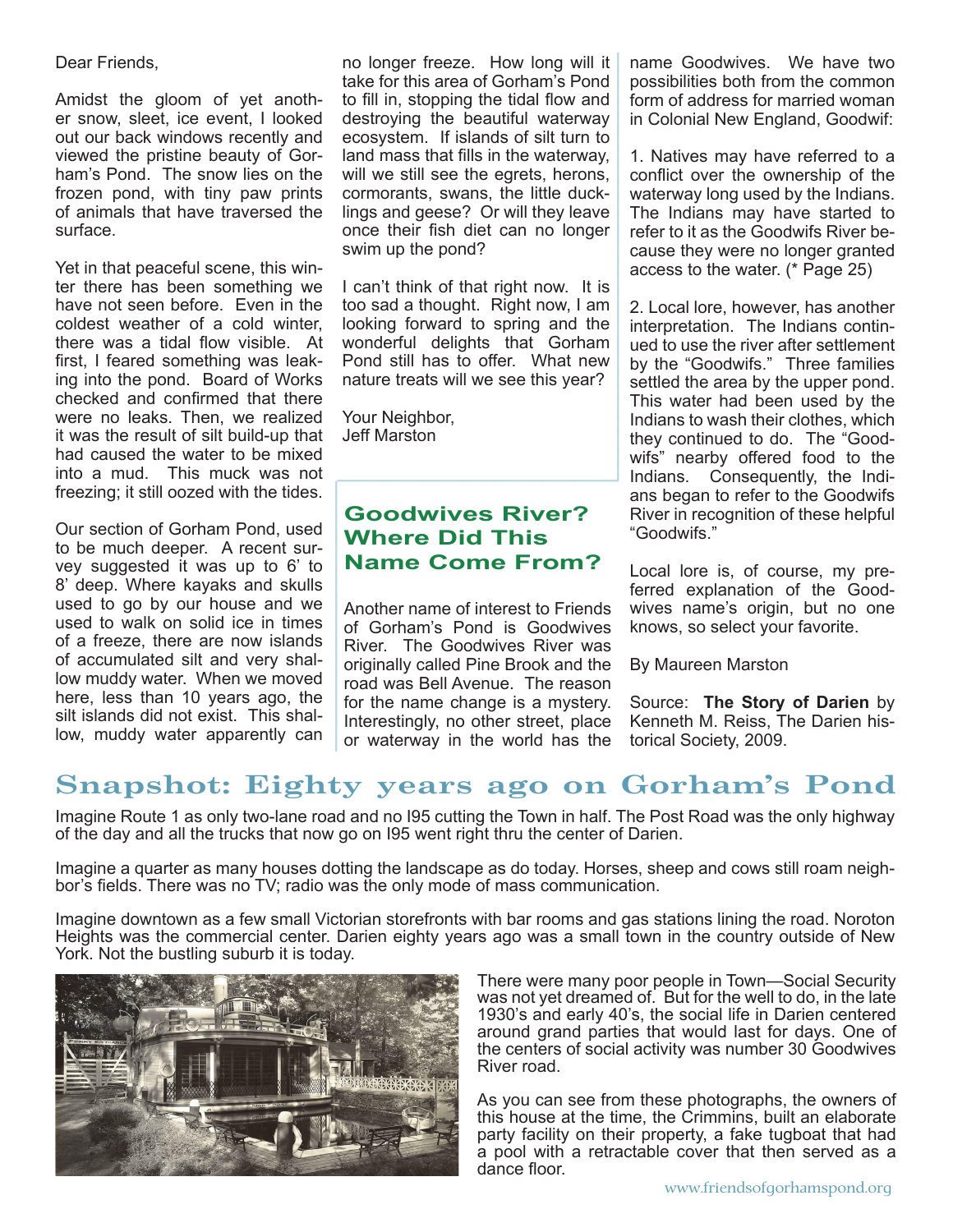# **Help Find Darien's Ospreys**



Ospreys have returned to Connecticut for the season. These large raptors are common along the state's coast, ponds and rivers, nesting on prominent platforms and diving for the fish that they feed on almost exclusively. We're sure you've seen them near Gorham's Pond.

Last year, Connecticut Audubon Society launched Osprey Nation, a volunteer citizen science partnership to monitor the health of

our state's Ospreys. The goal of Osprey Nation is to create a longterm record of data that will give the conservation community a better understanding of the health of Connecticut's Osprey population.

Four decades ago, Ospreys were near extinction because of the effects of the pesticide DDT. Fewer than 10 nested in the entire state. Last year 160 Osprey Nation volunteers located 414 nests in five counties and 42 towns, and monitored 174 of those nests.

We plotted all the nests and the data on an interactive map (ctaudubon.org/osprey-nation). The stewards confirmed that 78 young Ospreys were successfully fledged in 2014, a number that we're confident is low.

Unfortunately none of our volunteer stewards are from Darien, even though we strongly suspect that there are Osprey nests in town.

If you know of a nest and are interested in helping, please email our project coordinator, Lindsay Tomaszewski, at osprey@ctaudubon. org. We estimate that each volunteer will spend no more than an hour a week, through August, observing, recording information and sending it to us (although stewards find that the project is rewarding enough to warrant more time). We'll provide instructions and training, if you need it. -- Tom Andersen, Communications Director, Connecticut Audubon Society tandersen@ ctaudubon.org

# **Ring's End? Where Did This Name Come From?**

When we moved to Darien, we were happy to learn that we now lived near the iconic Ring's End. First, a little history. With a little digging, I learned that in 1708, Richard Scofield and Thomas Youngs were granted permission to construct a grist mill at the head of the harbor, which they quickly did. Scofield later conveyed the property to his Dutch son-in-law, John Klock, causing the name to change from Scofield's Mill to Clock's Mill. Clock's Mill and Landing quickly developed into a commercial hub to serve the needs of those coming to or living near the mill landing. In 1740, the land was bought by Captain George Gorham. In 1814, Alfred Gorham addressed a letter to his friend Abram Clock at Ringsend, Middlesex, Stamford. (\*Page 28) Now, what is really curious is that no one named Ring ever lived in the area and never was the Gorham name used as a name for the mill or the landing.

So, what are possible sources of the name? Three hypotheses are given in a history book on Darien (\* Pages 124-125):

- 1. Ireland had an area named Ringsend, which was the main port of Dublin.
- 2. In fenland north of Cambridge, England, there is a tiny hamlet called Ring's End.
- 3. In Danish, ring is frequently used in names.

Did any of these options appeal to you? Well, I am Irish, so I opt for the first origin of the name Ring's End. Among experts, however, there seems to be no consensus.